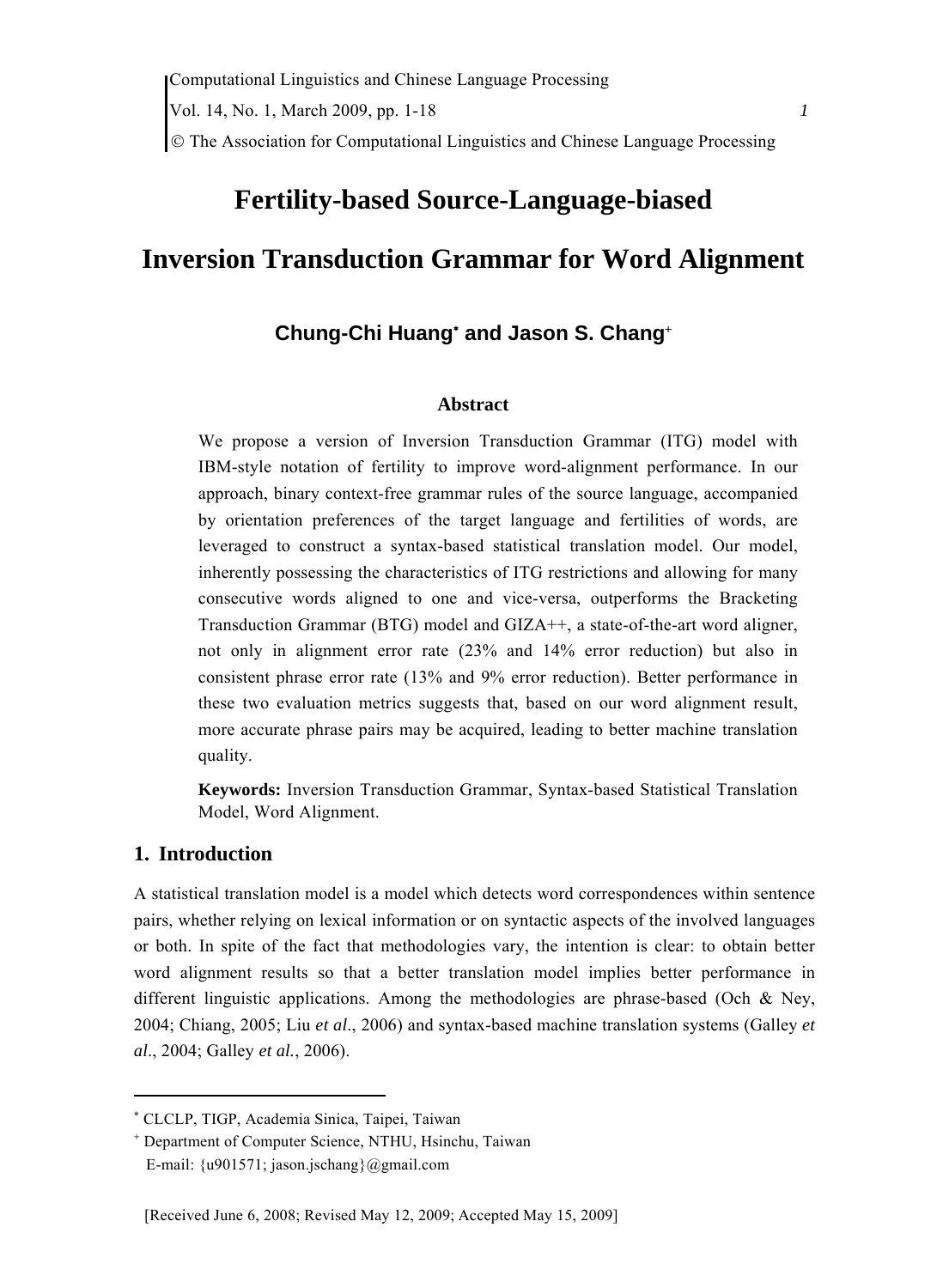Since the pioneering work of Brown *et al*. (1988), a myriad of research projects have focused on the statistical translation model. These could be classified into two main categories: one paying little attention to the grammar of the languages (Vogel *et al*., 1996; Och & Ney, 2000; Toutanova *et al*., 2002) and the other explicitly utilizing languages' structural or syntactic information (Wu, 1997; Yamada & Knight, 2001; Cherry & Lin, 2003; Gildea, 2004; Zhang & Gildea, 2005). With an increasing number of more accurate syntactic analyzers (*e.g*., part-of-speech tagger and Stanford parser) being developed and in view of the deficiency in modeling grammatical aspects of languages facing IBM-like models, the latter has received increasing attention.

Recently, in order to incorporate languages' syntax, Yamada and Knight (2001) transformed source-language (SL) (*e.g*., English) parse trees into target-language (TL) (*e.g*., Japanese) strings, using operations of reordering, inserting, and translating on tree nodes. Instead of accepting monolingual (*i.e*., SL or TL) parse trees to do the transformation, Wu's ITG model (1997) first associates production rules (*e.g*., S→NP VP) commonly shared by two languages with (straight or inverted) word orientation and, based on these synchronous rules, constructs bilingual parse trees at run time. This data-oriented parsing methodology is reported to outperform tree-to-string model (*i.e*., (Yamada & Knight, 2001)) concerning word-level alignment (Zhang & Gildea, 2004).

Even though the promising ITG is proposed, Wu (1997) conducts a word-aligning experiment leveraging a special case of ITG, minimal bracketing transduction grammar (BTG), in which languages' grammars are assumed to be unavailable, constituent categories (*e.g*., NP and VP) are not differentiated (using only three symbols: one for lexical translation rules, another for straight binary production rules, the other for inverted), and the probabilities of the straight and inverted binary rules are all assigned constant. These imply that the choices of straight or inverted word orientations would be made *solely* based on the bonds of lexical translations rather than on the structural divergences of the involved languages and that the potential of the syntax-oriented ITG would not be fully explored.

More recently, Zhang and Gildea (2005) presented a lexicalized BTG model where orientation choices are also dependent on the head words of the structural constituents. They expect lexical pairs passed up from the bottom (*i.e.*, leaf nodes) of the bilingual parse tree will make BTG models more knowledgeable in determining straight/inverted word order. Nonetheless, they found that lexical information at the lower levels of trees is more deterministic in word orientations than that at the higher levels.

To explore the power of ITG a little more (and inspired by Zhang *et al*. (2006), who suggest that binarized rules improve both speed and accuracy of a syntax-based machine translation system), in this paper, we describe a version of ITG model where the binary grammatical rules (*e.g*., S→NP VP) of the source language (*e.g*., English) are used as the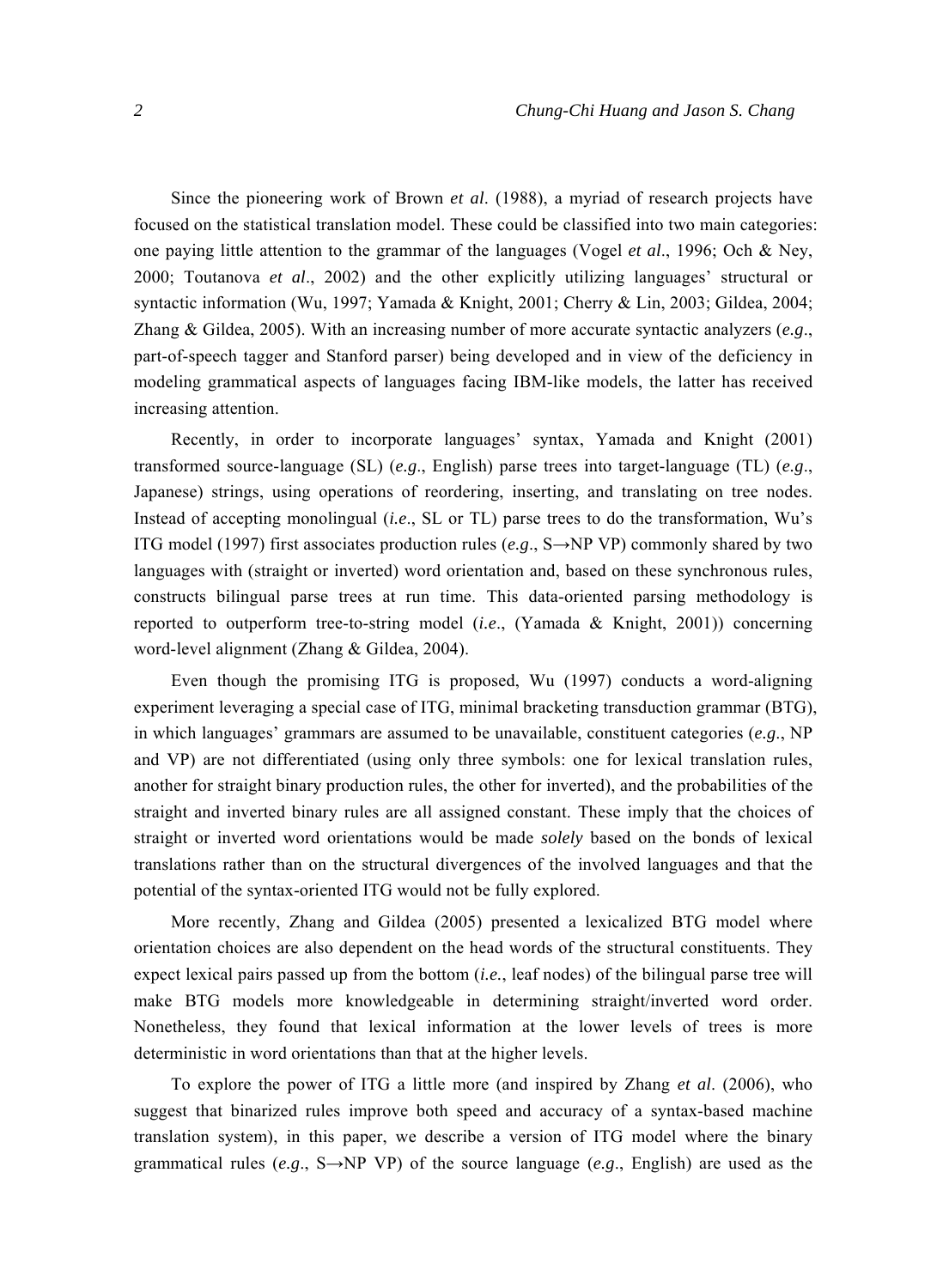skeleton of our synchronous rules. Since the rules are biased toward the syntactic labels of the source language, our model is referred to as *bITG* model, short for biased ITG model. In our model, based on word-aligned sentence pairs, binary SL CFG rules are automatically annotated with the target language's word orientations and the associated orientation probabilities are automatically computed via Maximum Likelihood Estimation (MLE).

For example, take the languages of English, Chinese, and Japanese. The higher probability of our binary bITG rule  $VP \rightarrow [VP \ NP]$ , where the square brackets denote the same ordering (*straight*) of the two right-hand-side constituents in both languages when expanding the left-hand-side symbol, indicates a similar VO construct exists in English (SVO language) and Chinese (SVO language). On the contrary, the different VO construct in English and Japanese (SOV language) is modeled through the high *inverted* probability of the binary bITG rule  $VP \rightarrow \langle VP \ NP \rangle$  where the pointed brackets denote that we expand the left-hand-side symbol into two right-hand-side symbols in reverse orientation in two languages. Notice that these two bITG rules originate from *the same* binary CFG rule (VP→VP NP) of the source language, English, only with *different* ordering tendencies on the TL (*i.e*., Chinese or Japanese) end.

In addition, we leverage IBM-style fertility probabilities of words to accommodate many-to-one or one-to-many word alignment links. In other words, in our model, many contiguous words in the source can be aligned to one word in the target and vice-versa. Originally, Wu's BTG model (1997) only allowed for a maximum of one-to-one word correspondences, which may affect the performance on word alignments and the accuracy of the bilingual parse trees. This one-to-one mapping restriction is especially not suitable for a language pair involving a language without clear word delimiters since the tokenization (or segmentation) of sentences of that language (*e.g*., Chinese) prior to word alignment is independent of words of another (*e.g*., English), resulting in tokens being under- or over-segmented for the corresponding words and, subsequently, abundant many-to-one/one-to-many word alignments.

The paper is organized as follows. Sections 2 and 3 describe our model in detail. Section 4 shows empirical results. Discussions are made before the conclusion in Section 6.

## **2. Method**

In this section, we begin with an example of how bITG rules and fertilities of words are utilized to assist in word-aligning sentence pairs. Thereafter, a more formal description of our model will be discussed.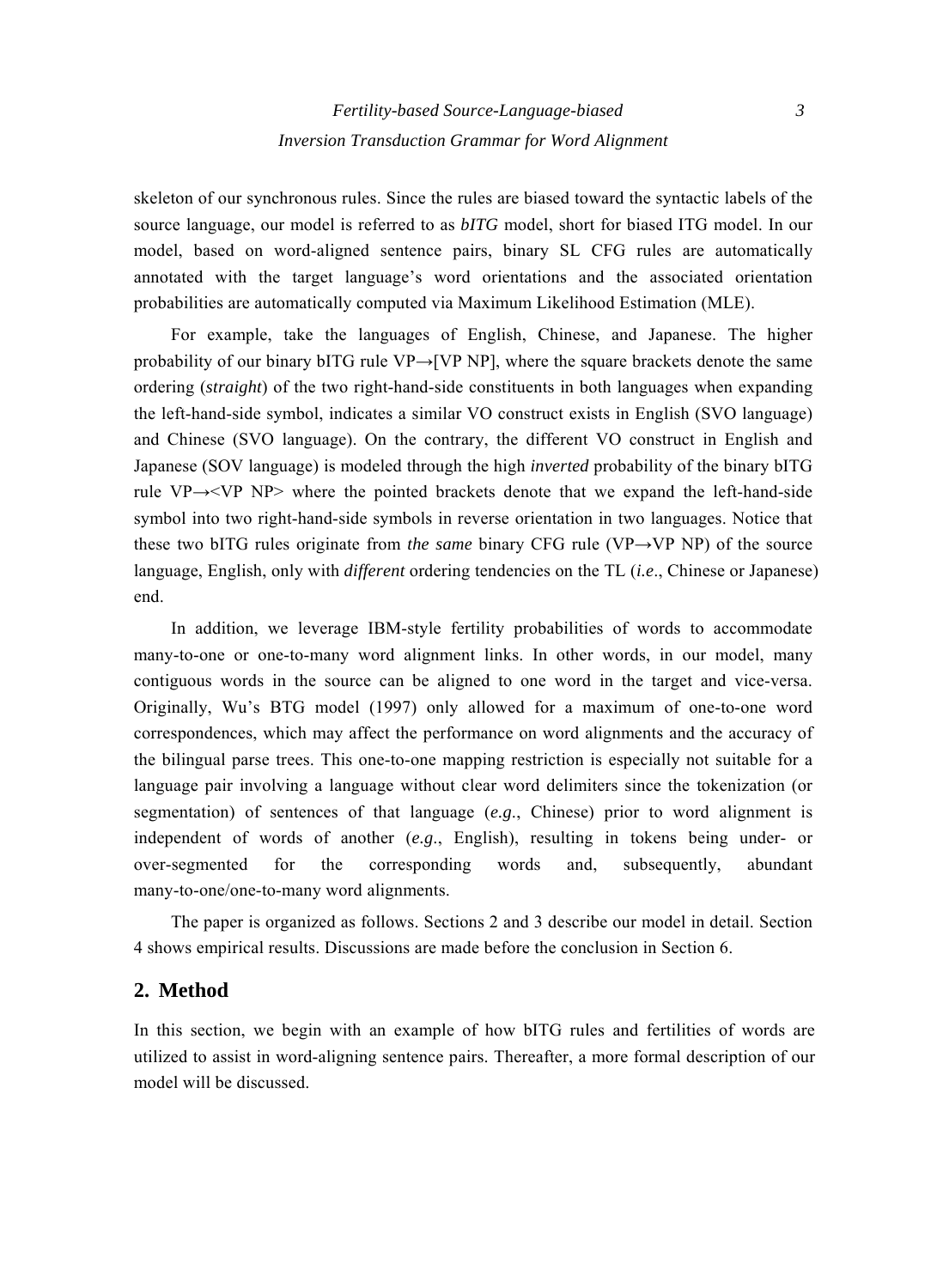#### **2.1 An Example**

English sentence: These factors will continue to play a positive role after its return. English POS tags: DT NNS MD VB TO VB DT JJ NN IN PRP\$ NN Chinese sentence: 香港 回歸 後 這些 條件 將會 繼續 發揮 積極 作用



*Figure 1. An example sentence pair and its bilingual parse tree* 

Once a sentence pair and the part-of-speech (POS) information of the SL sentence are fed into our model, it synchronously parses the sentence pair using unary lexical translation rules (*e.g*., JJ→positive/積極 where / denotes word correspondence in two languages) and binary SL CFG rules attached with orientation preferences in the target language (*e.g*., VP→[VP NP]). Also, the leaves of the bilingual parse tree are the word alignment results for this sentence pair.

During bilingual parsing, the model assigns probabilities to substring pairs of the bitext after each of them is associated with possible syntactic labels on the source side. For example, take the sentence pair and its parse in Figure 1, where spaces in the Chinese sentence are used to distinguish the boundaries of segments,  $\varepsilon$  stands for NULL, and \* denotes the inverted orientation of the node's two children on the target. The substring pair (positive role, 積極 作 用) associated with linguistic symbol NP will be assigned a probability. In this particular parse, the probability is the product of probabilities of the straight binary bITG rule, NP→[JJ NN],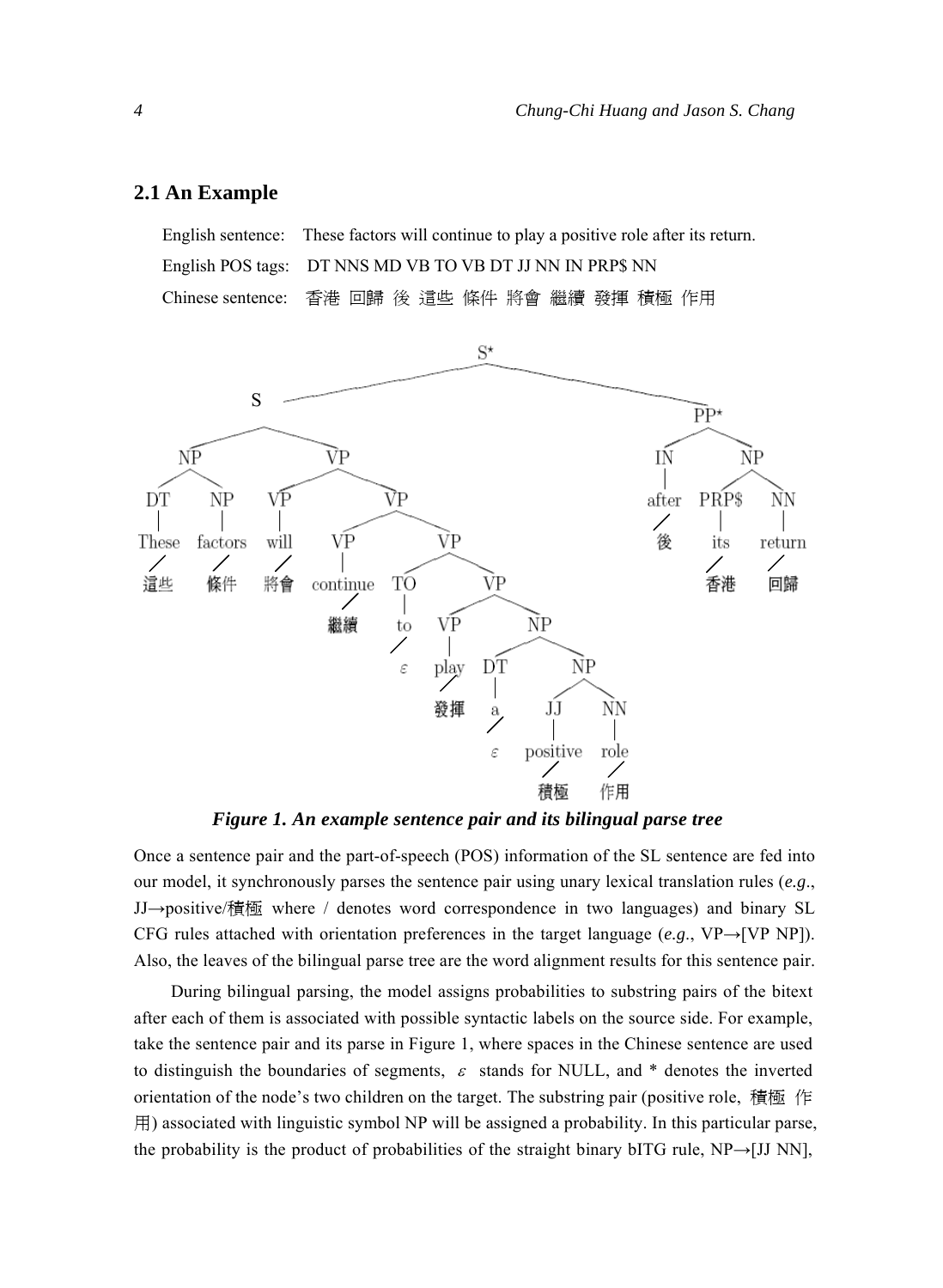and the lexical rules of bITG, JJ→positive/積極, and NN→role/作用. In our model, the higher probability of rule  $NP\rightarrow$ [JJ NN] than the probability of the corresponding inverted rule NP→<JJ NN> does not merely instruct the model to align the two right-hand-side counterparts (*i.e*., JJ and NN) of two languages in a straight fashion *more*, but also implies English and Chinese exhibit similar word-order regularity regarding the syntactic constituents.

On the other hand, in the example sentence pair, the beginning half, "*These factors will continue to play a positive role,*" is translated into the back of the Chinese sentence whereas the ending half, "*after its return*," is translated into the beginning. Inverted rules (*e.g.*,  $S \rightarrow S$ PP>) are designed to capture such systematic differences in the languages' grammars.

What is more, since only monolingual information is exploited to segment Chinese sentences, it is likely that the word alignments will *not* be constrained to one-to-one, one-to-zero, and zero-to-one mappings. For instance, 香港 is often segmented as *a* word in Chinese but needs to be aligned to two words (*Hong* and *Kong*) in English, a case of two-to-one mapping. Therefore, we incorporate notion of fertility into our model.

As for the example of "*Hong Kong*" aligned to "香港", three possible word-aligning scenarios concerning fertility will be considered at runtime parsing: zero fertility of *Hong* and singular fertilities of *Kong* and 香港 where *Hong* is aligned to NULL but *Kong* is aligned to 香港; zero fertility of *Kong* and singular fertilities of *Hong* and 香港 where *Kong* is aligned to NULL but *Hong* is aligned to 香港; singular fertilities of *Hong* and *Kong* and dual fertility of 香港 where both *Hong* and *Kong* are aligned to 香港.

Taking into account the probabilities of lexical translations, binary grammatical rewrite rules, and fertilities of words, our model manages to find a better parse tree that applies more appropriate synchronous rules to match the structural divergences and more suitable lexical mapping relations (one-to-one, one-to-two, *et al.*) in two languages. Better parses are more likely to yield better word alignment results.

We actually estimate the probabilities of bITG rules, consisting of unary lexical translation rules and binary SL CFG rules with word orientation on the TL, and those of the fertilities of words from a parallel corpus and an SL CFG. We will discuss the training algorithm in more detail in Section 3.

## **2.2 Formal Description**

We now formally describe our statistical translation model. To be comparable to previous work, the English-French notation is used throughout this paper. *E* and *F* denote the source and target language, respectively, and  $e_i$  stands for the *i*-th word in sentence  $e$  in language  $E$ and  $f_j$  for the *j*-th word in sentence *f* in *F*.

Given  $(e, f) = (e_1 \cdots e_m, f_1 \cdots f_n)$  and the POS tag sequence of  $e, \tau$ , our model aims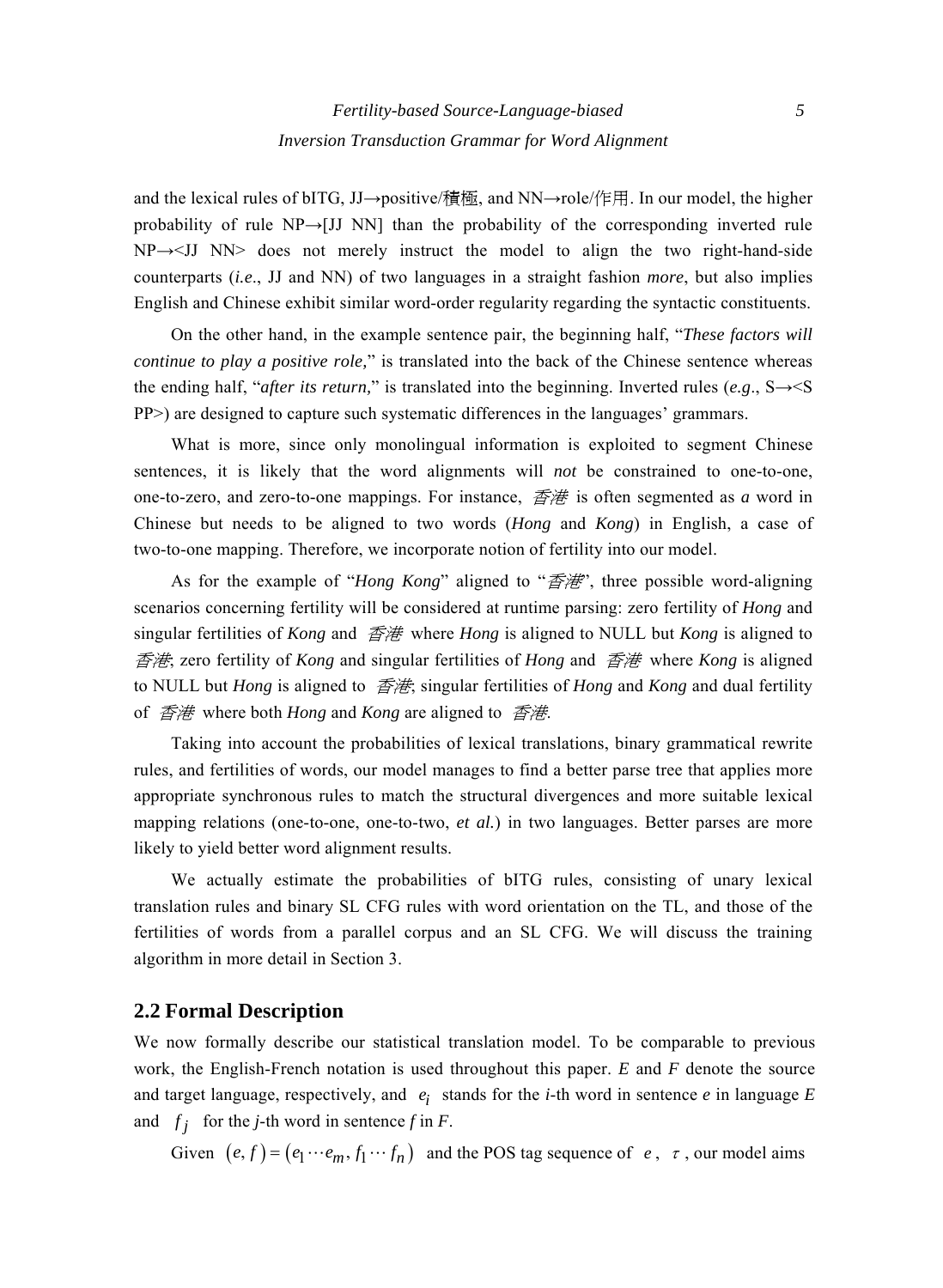to construct the most probable bilingual parse tree  $B_t^*$ , satisfying arg max  $\{Pr(B_t | e, f, \tau)\}$ *t* ; max  $\{Pr(B_t B_t)$  $B_t |e, f, \tau\rangle\},$ 

with the by-product of word-level correspondences. Intuitively, the probability of a bilingual parse tree  $B_t$  provided with  $e, f$ , and  $\tau$  is modeled as the product of probabilities associated with grammatical rewrite rules and lexical information:

$$
Pr(B_t | e, f, \tau) = Pr(D | e, f, \tau) \times Pr(A | e, f, \tau)
$$
\n(1)

where, by inspecting the parse tree  $B_t$ , **D**, and **A** represent the set of its production rules with syntactic labels on the right hand side  $(e.g., NP \rightarrow JJ NN)$  and the set of rules with word alignments on the right (*e.g*., JJ→positive/積極), respectively.

For simplicity, we use  $\alpha_k$  to denote internal nodes (NP, JJ, *etc*) of the tree  $B_t$ , whereas we use  $\beta_k$  to denote leaf nodes (*e.g.*, these/這些, positive/積極). Tree nodes in  $B_t$  can be divided into three groups according to the number of children they are connected to: the first, denoted by set  $N_2$ , consists of nodes with two children; the second, denoted by set  $N_1$ , is made up of nodes with one child; the last, denoted by set  $N_0$ , comprises nodes without a child. For notation convenience, each  $\alpha_k \in \mathbb{N}_2$  has two children represented by  $\alpha_{2k}$  and  $\alpha_{2k+1}$ , and each  $\alpha_k \in \mathbf{N}_1$  has one child  $\beta_k$ .

In our model, the probability of constructing  $B_t$  is the product of the probabilities of two sources: the first estimating the probabilities of the applied binary bITG rules; the second estimating those of the unary lexical translation rules and the fertilities of words in the tree. Assuming each applied rule is independent of one another, we rewrite the grammatical-related term in Equation (1) as

$$
Pr(\mathbf{D}|e, f, \tau) \cong \prod_{\alpha_k \in \mathbf{N}_2} P^{\lambda_1}(\alpha_k \to [\![\alpha_{2k} \ \alpha_{2k+1}]\!])
$$
 (2)

where  $\begin{bmatrix} \end{bmatrix}$  can be straight  $\begin{bmatrix} \end{bmatrix}$  or inverted  $\langle \rangle$ . On the other hand, the lexical-related term in Equation (1) is decomposed into three factors, as shown in Equation (3): one for the product of probabilities of lexical translation rules given  $\tau$ , another for the product of fertility probabilities of words in *e,* and the other for the product of fertility probabilities of words in *f*.

$$
\Pr\left(\mathbf{A}|e,f,\tau\right) \cong \prod_{\alpha_k \in \mathbf{N}_1} P^{\lambda_2} \left(\alpha_k \to \beta_k \,|\tau\right) \times \prod_{i=1}^m P^{\lambda_2} \left(\Phi = \phi_{e_i}\right) \times \prod_{j=1}^n P^{\lambda_2} \left(\Phi = \phi_{f_j}\right) \tag{3}
$$

In Equation (3),  $\Phi$  is the random variable for fertilities of words, and  $\phi_{e_i}$  and  $\phi_{f_j}$ denote fertilities of  $e_i$  and  $f_i$ , respectively. From Equations (1) to (3), we estimate the probability of a parse tree via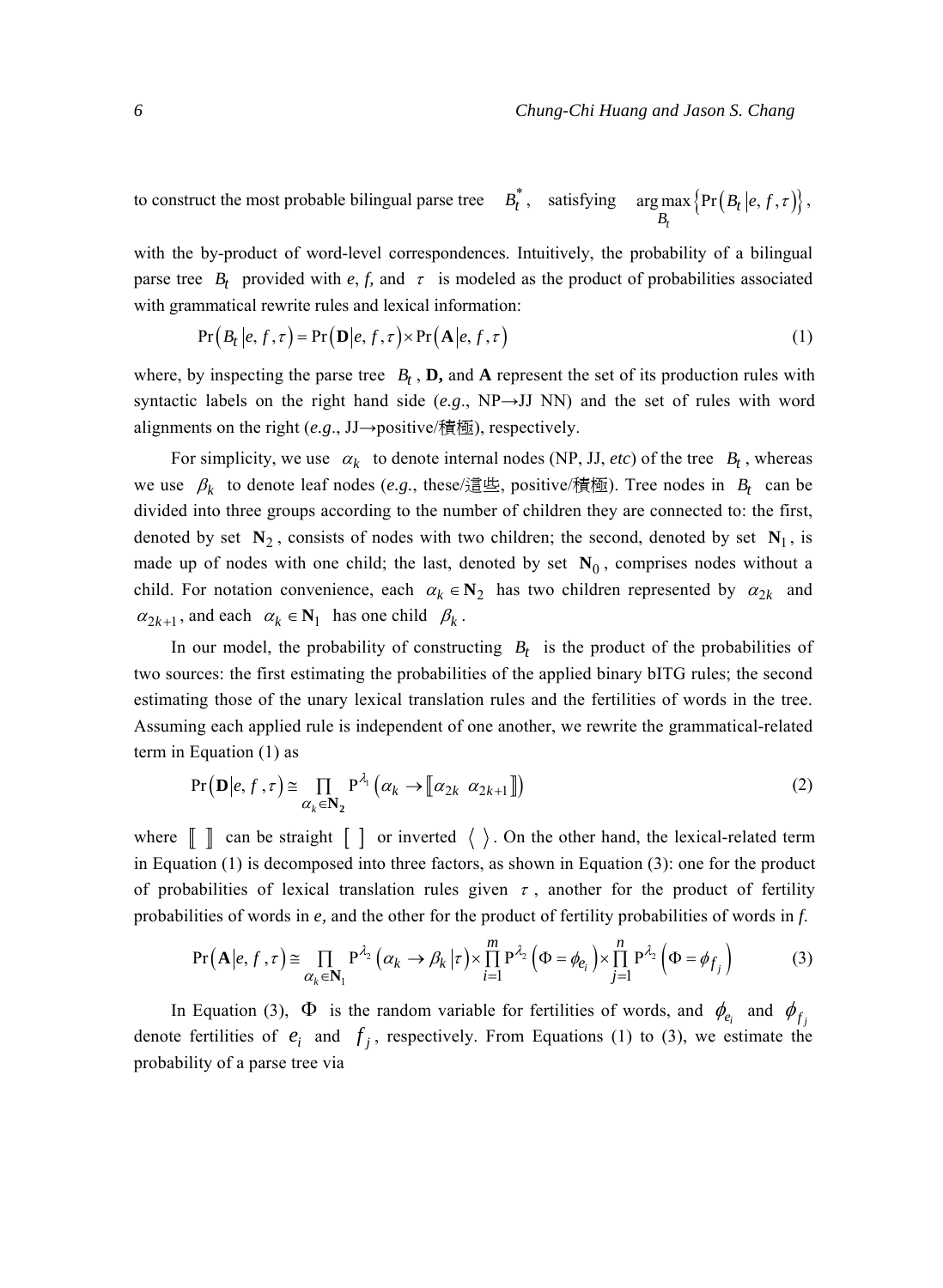$$
\Pr(B_t | e, f, \tau) \cong \prod_{\alpha_k \in \mathbb{N}_2} \Pr^{\lambda_1}(\alpha_k \to [\![\alpha_{2k} \ \alpha_{2k+1}]\!]) \times
$$

$$
\prod_{\alpha_k \in \mathbb{N}_1} \Pr^{\lambda_2}(\alpha_k \to \beta_k | \tau) \times \prod_{i=1}^m \Pr^{\lambda_2}(\Phi_{e_i} = \phi_{e_i}) \times
$$

$$
\prod_{j=1}^n \Pr^{\lambda_2}(\Phi_{f_j} = \phi_{f_j})
$$
(4)

in which the sum of the weight  $\lambda_1$  and  $\lambda_2$  is one.

# **2.3 Runtime Parsing**

In this subsection, we depict a CYK-like parsing algorithm for obtaining the most likely bilingual parse tree given the sentence pair  $(e, f) = (e_1 \cdots e_m, f_1 \cdots f_n)$ , the pre-determined POS tag sequence,  $(t_1, \dots, t_m)$ , of sentence *e*, and the grammar *G* in *E* (*i.e.*, SL grammar). Notice that our model is a data-driven one as is Wu (1997). In other words, it synchronously parses sentence pair via bITG rules *without* a monolingual (SL or TL) parse tree. Figure 2 shows the run-time parsing algorithm.

| Passing Algorithm                                                                                                                                          |                                    |
|------------------------------------------------------------------------------------------------------------------------------------------------------------|------------------------------------|
| //Initial Step                                                                                                                                             | For $1 \le i \le m, 1 \le j \le n$ |
| (1) $\delta_{t_i, i-1, i, j-1, j} = P^{\lambda_2} (t_i \rightarrow e_i / f_j) \times P^{\lambda_2} (\Phi_{e_i} = 1) \times P^{\lambda_2} (\Phi_{f_j} = 1)$ |                                    |
| (2) For every $L \rightarrow t_i \in G$ in $E$                                                                                                             |                                    |
| (3) $\delta_{L, i-1, i, j-1, j} = P^{\lambda_2} (L \rightarrow e_i / f_j) \times P^{\lambda_2} (\Phi_{e_i} = 1) \times P^{\lambda_2} (\Phi_{f_j} = 1)$     |                                    |
| For $1 \le i \le m, 0 \le j \le n$                                                                                                                         |                                    |
| (4) $\delta_{t_i, i-1, i, j, j} = P^{\lambda_2} (t_i \rightarrow e_i / \varepsilon) \times P^{\lambda_2} (\Phi_{e_i} = 0)$                                 |                                    |
| (5) For every $L \rightarrow t_i \in G$ in $E$                                                                                                             |                                    |
| (6) $\delta_{L, i-1, i, j, j} = P^{\lambda_2} (L \rightarrow e_i / \varepsilon) \times P^{\lambda_2} (\Phi_{e_i} = 0)$                                     |                                    |
| For $0 \le i \le m, 1 \le j \le n, L \in \text{syntactic labels on } E$ end                                                                                |                                    |
| (7) $\delta_{L, i, i, j-1, j} = P^{\lambda_2} (L \rightarrow \varepsilon / f_j) \times P^{\lambda_2} (\Phi_{f_j} = 0)$                                     |                                    |
| //Recurrent Step                                                                                                                                           |                                    |
| For any possible $(s, t, u, v) / 1 \le s, t \le m, 1 \le u, v \le n$                                                                                       |                                    |
| For any possible grammatical label $p$                                                                                                                     |                                    |
| If $(t \ge s \text{ and } v \ge u)$ and not $(t = s \text{ and } v = u)$                                                                                   |                                    |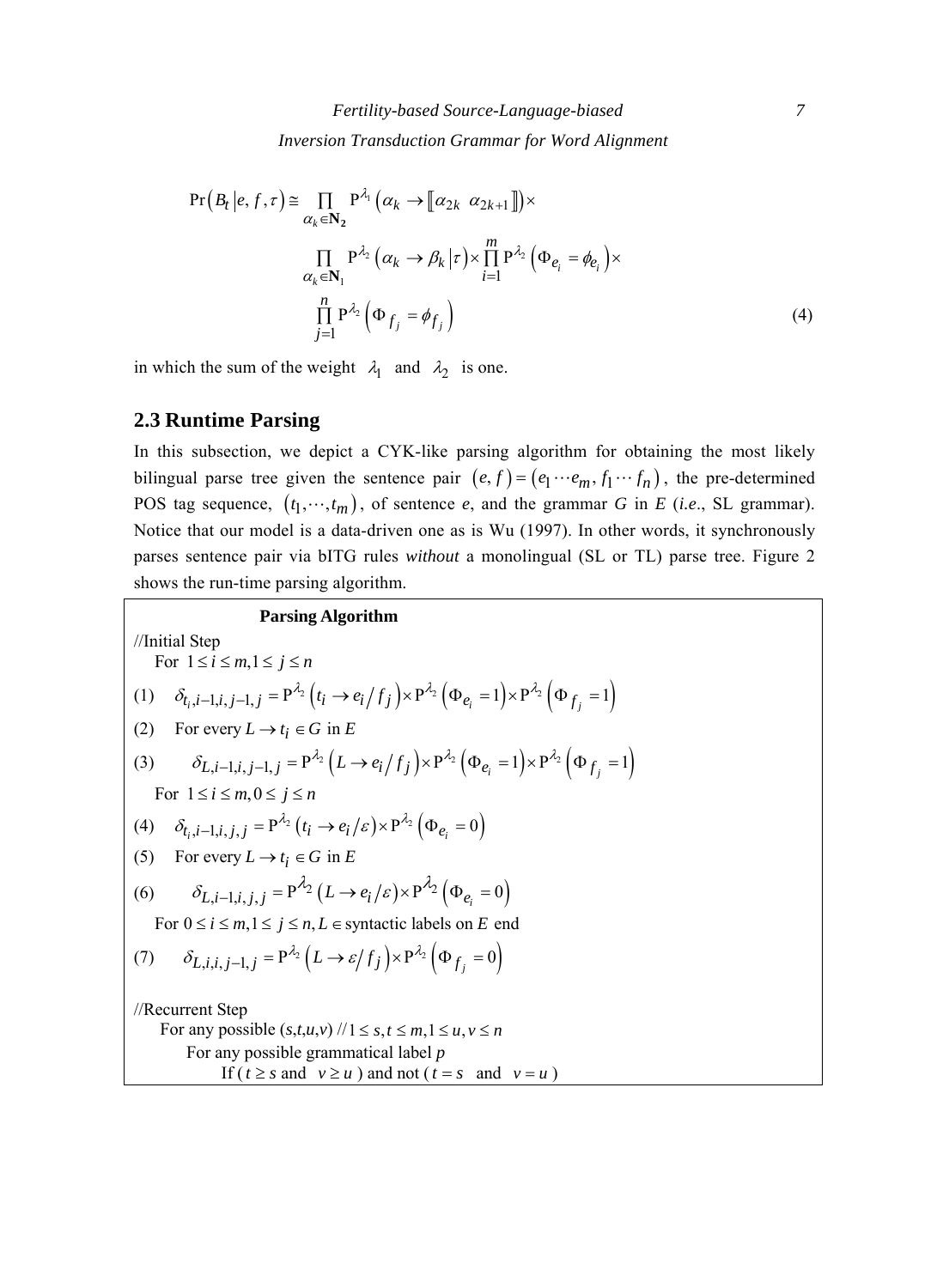(8)  
\n
$$
\delta_{p,s,t,u,v} = \max_{q,r \in \text{syntax labels on } E} \left\{ P^{\lambda_i} (p \to [q \ r]) \times \delta_{q,s,s',u,u'} \times \delta_{r,s',t,u',v}, \atop q,s \leq s' \leq t} \right\}
$$
\n
$$
\left\{ P^{\lambda_i} (p \to \langle q \ r \rangle) \times \delta_{q,s,s',u',v} \times \delta_{r,s',t,u',u'} \right\}
$$
\n
$$
\left\{ P^{\lambda_i} (p \to \langle q \ r \rangle) \times \delta_{q,s,s',u',v} \times \delta_{r,s',t,u',u'} \right\}
$$
\n
$$
b_{p,s,t,u,v} = \arg \max_{q,r \in \text{syntax labels on } E} \left\{ P^{\lambda_i} (p \to [q \ r]) \times \delta_{q,s,s',u,u'} \times \delta_{r,s',t,u',v}, \atop s \leq s' \leq t} \right\}
$$
\n(9) Backtrack()

#### *Figure 2. Run-time parsing.*

During a parse of a sentence pair in our model, a table of  $\delta_{p,s,t,u,v}$ , the *best* probability for parsing substring pair  $(e_{s+1} \cdots e_t, f_{u+1} \cdots f_v)$  attached with a syntactic symbol *p* on *E* side, is constructed.

In Step (1) of Figure 2, we compute the probability of a one-to-one word correspondence  $e_i/f_j$  with  $e_i$ 's pre-determined POS tag  $t_i$ , according to the probability of the unary bITG rule  $t_i \rightarrow e_i / f_j$  and the probabilities of fertilities of  $e_i$  and  $f_j$  (fertilities are 1s for one-to-one mapping). Since the POS tag  $t_i$  can be derived from some possible phrasal constituents in *G* (Step (2)) (*e.g*., NN can be derived from NP), we also compute their associated probabilities (Step (3)). Similarly, in Steps (4) to (7), we calculate the probabilities of the one-to-zero and zero-to-one word correspondences limited to the scope of the sentence pair.

Afterwards, relying on the work done previously, word correspondences and parsing results of longer substring pairs would unveil themselves in a bottom-up manner. In Step (8), *s*' divides the substring  $e_{s+1} \cdots e_t$ , labeled as p, into two parts,  $e_{s+1} \cdots e_s$  and  $e_{s'+1} \cdots e_t$ , with *q* as a possible grammatical symbol of the first part and *r* as a possible symbol of the second, while *u*' divides the substring  $f_{u+1} \cdots f_v$  into  $f_{u+1} \cdots f_u$  and  $f_{u'+1} \cdots f_v$ . As the substring  $e_{s+1} \cdots e_s$  can be aligned to  $f_{u+1} \cdots f_u$  or  $f_{u'+1} \cdots f_v$ , both straight and inverted orientation of the SL CFG rules " $p \rightarrow q r$ " ought to be considered. Note that the computation in Step (8) does not properly deal with the cases of many-to-one or one-to-many word-level alignments. For many-to-one alignments,  $\delta_{p,s,t,u-1,u}$  should further incorporate the parsing candidate:

$$
P^{\lambda_2}\left(\Phi_{f_u} = (t-s)\right) \times \max_{\substack{q,r \in \text{syntax} \\ \text{labels on } E}} \left\{ P^{\lambda_1}\left(p \to [q \ r]\right) \times \frac{\delta_{q,s,s+1,u-1,u}}{P^{\lambda_2}\left(\Phi_{f_u} = 1\right)} \times \frac{\delta_{r,s+1,t,u-1,u}}{P^{\lambda_2}\left(\Phi_{f_u} = (t-s-1)\right)} \right\}
$$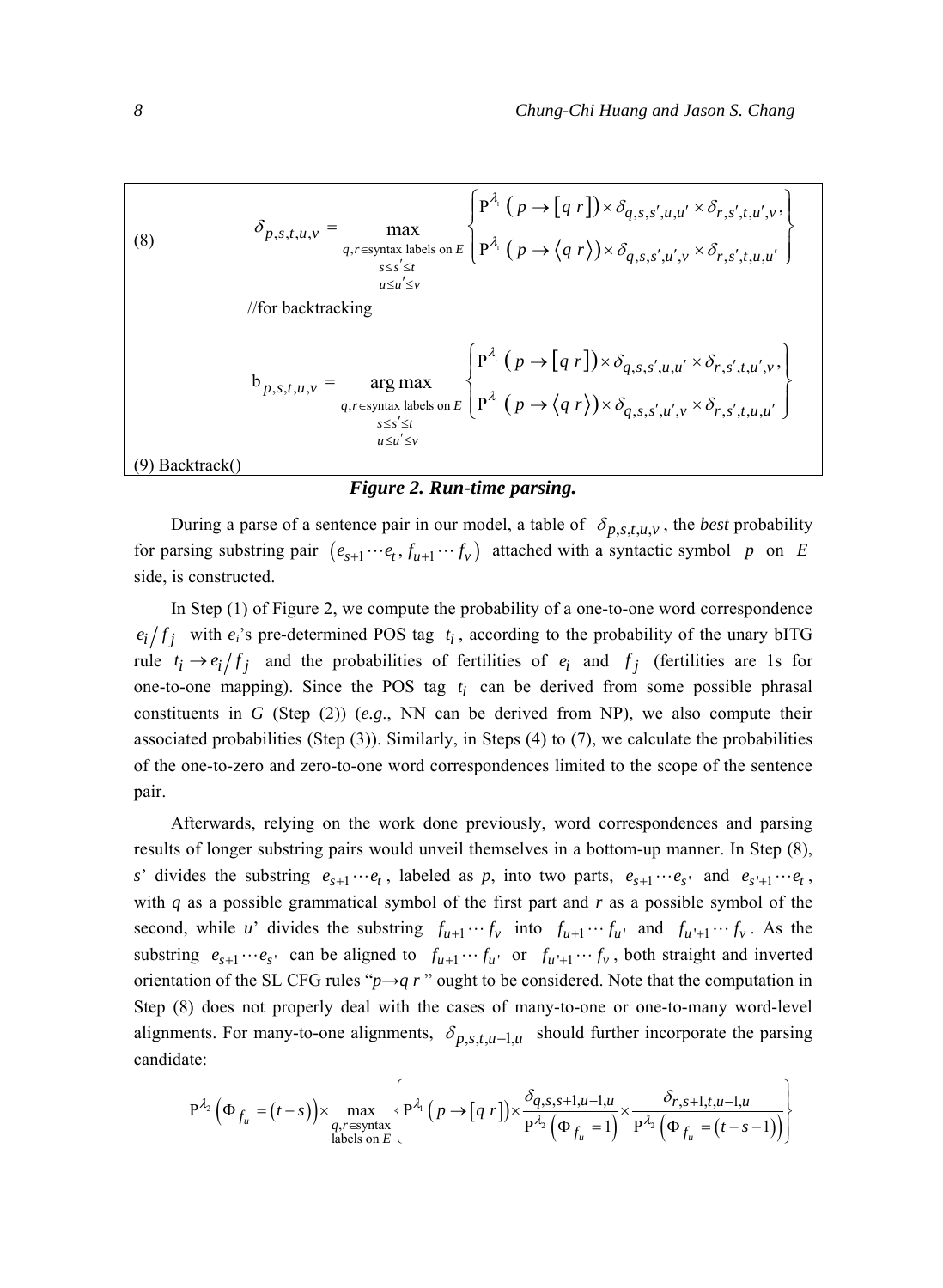where  $\delta_{r,s+1,t,u-1,u}$  needs to be constructed from many-to-one or one-to-one word mapping relation since words  $e_{s+1} \cdots e_t$  are all aligned to  $f_u$ . A similar principal applies to one-to-many mapping (*i.e.*, the calculation of  $\delta_{p,s-1,s,u,v}$ ).

Finally, using the standard CYK backtracking technique, we can find the most probable bilingual parse tree of the sentence pair with word alignment results. The integration of fertilities of words into the model aims to improve the parsing and the word-aligning quality.

## **2.4 Pruning**

Although the complexity of the described algorithm is polynomial-time (proportion to  $m^3 n^3$ ), the execution time grows rapidly with the increase in the variety of syntactic labels, from three structural labels (Wu, 1997) to the grammatical categories of the source language's syntax in our model. As a result, pruning techniques are essential to reduce the time spent on parsing.

We adopt pruning in the following two manners. The first pruning technique is, for a given SL substring  $e_{s+1} \cdots e_t$  and a given TL substring's length, to only keep parse trees whose probabilities fall within the *best*  $N \times \sigma$ , where *N* is the number of possible parses for a SL substring  $e_{s+1} \cdots e_t$  and a length of the TL substring, and  $\sigma$  is a real number between 0 and 1. In other words, we remove inferior parse trees that are not in the set of the best  $N \times \sigma$  ones. Since *N* varies from case to case (depending on the SL substring and the length of TL substring), only the more probable trees within the ratio (*i.e.*,  $\sigma$ ) of *N* will remain.

The second pruning technique is related to the ratio of the length of the SL and TL substring.  $\delta_{p,s,t,u,v}$  will not be calculated if  $\frac{t-s}{v-u}$  is smaller than  $\theta_{ratio}$  or larger than  $1/\theta_{ratio}$  where  $0 \le \theta_{ratio} \le 1$ , since few words will be aligned to more than  $1/\theta_{ratio}$  words in another language.

By applying the aforementioned pruning techniques, the time spent on parsing each sentence pair can be reduced by *more than* half. Empirically, pruning unlikely parses has little affect on the word alignment quality but reduces computational overhead significantly.

## **3. Probability Estimation**

In this section, we describe how to estimate the probabilities of our unary bITG rules (*e.g.*, JJ→positive/積極) and binary bITG rules (*e.g*., VP→[VP NP]) which denote the association of bilingual lexical words and model the structural divergences of the two languages, respectively. Figure 3 shows the probabilistic estimation procedure.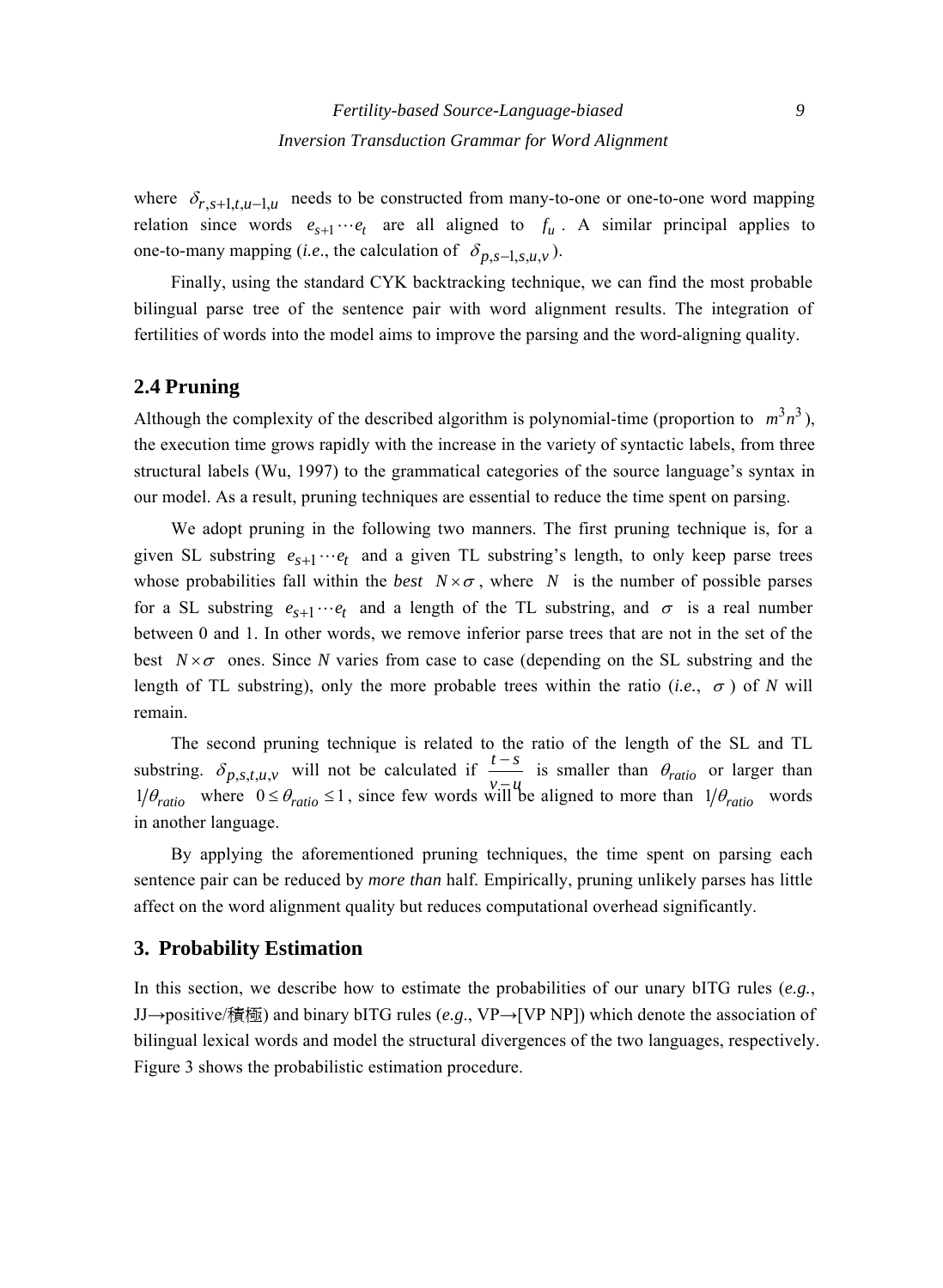$(1)$  **H** = **WA** (2) For  $\left(r, e_{i_1}^{i_2}, f_{j_1}^{j_2}, L, rhs, rel\right) \in \mathbf{H}, \left(r, e_{i_1'}^{i_2'}, f_{j_1'}^{j_2'}, L', rhs', rel'\right) \in \mathbf{H}$  have not been considered (3) If  $(i_2 = i'_1 - 1)$ (4) For every  $L'' \to L L' \in G$  in E (5) If  $(j_2 + 1 \le j'_1 \le j_2 + \delta)$ (6)  ${\bf H} = {\bf H} \cup \Big\{ \Big( r, e_{i_1}^{i'_2}, f_{j_1}^{j'_2}, L'', L L', Straight \Big) \Big\}$ (7) If  $(j'_2 + 1 \le j_1 \le j'_2 + \delta)$ (8)  ${\bf H} = {\bf H} \cup \left\{ \left( r, e_{i_1}^{i_2'}, f_{j_1'}^{j_2}, L'', L L', \text{Inverted} \right) \right\}$ (9) similar strategy applies when  $i'_2 = i_1 - 1$ Incorporate words aligned to null, each of which is denoted using 6-tuple representation, in both languages into **H**.  $\text{For }\left(r, e_{i_1}^{i_2}, f_{j_1}^{j_2}, L, rhs, rel\right) \in \mathbf{H}$ If  $(rh<sub>s</sub>$  is not a lexical pair) (10)  $P(L \rightarrow [R_1 R_2]) = \frac{\text{count}((*,*,*, L, R_1 R_2, Straight); \mathbf{H})}{\mathbf{I}_{\mathbf{I}} \mathbf{I}_{\mathbf{I}}}$ **H** (11)  $P(L \rightarrow \langle R_1 R_2 \rangle) = \frac{\text{count}((*,*,*,*,L,R_1 R_2, \text{Inverted}); \mathbf{H})}{\mathbf{I}_{\mathbf{I}_{\mathbf{I}}}}$ **H** Else (12)  $P(L \to e_i / f_j) = \frac{\text{count}((*,*,*, L, e_i / f_j, *); \mathbf{H})}{\text{irr}}$  $L, e_i/f$  $L \rightarrow e_i / f_i$ ) = **H H** (13) Based on **WA** and **C**, estimate  $P(\Phi_{e_i})$  and  $P(\Phi_{f_j})$  via MLE

# *Figure 3. The procedure of probabilistic estimation.*

In Step (1) of our training procedure, an existing word-aligning strategy or tool (*e.g*., GIZA++) is employed to obtain the word alignments (*i.e*., **WA**) of a parallel corpus **C**. **WA** comprises elements of the form  $\left(r, e_{i_1}^{i_2}, f_{j_1}^{j_2}, L, rhs, rel\right)$ , which represents that the substring pair  $(e_{i_1} \cdots e_{i_2}, f_{j_1} \cdots f_{j_2})$  in sentence pair *r* has  $L \rightarrow rhs$  as the production rule leading to the bilingual structure and has *rel* (either *straight* or *inverted*) as the cross-language word-order relation of the constituents of *rhs* . *rhs* denotes either a sequence of syntactic labels or a terminating bilingual word pair. Following this format, the example parses of (positive,積極)<sub>IJ</sub> and (after its return,香港 回歸 後)<sub>PP</sub> in Figure 1 would be denoted by the 6-tuple (193,  $e_8^8$ ,  $f_9^9$ , J.J,positive/ 積 極,don't\_care) and (193,  $e_{10}^{12}$ ,  $f_1^3$ , PP,IN NP,*Inverted*) respectively, where 193 is the record number of this sentence pair.

Then, we recursively select two sections of a sentence pair, which have not yet been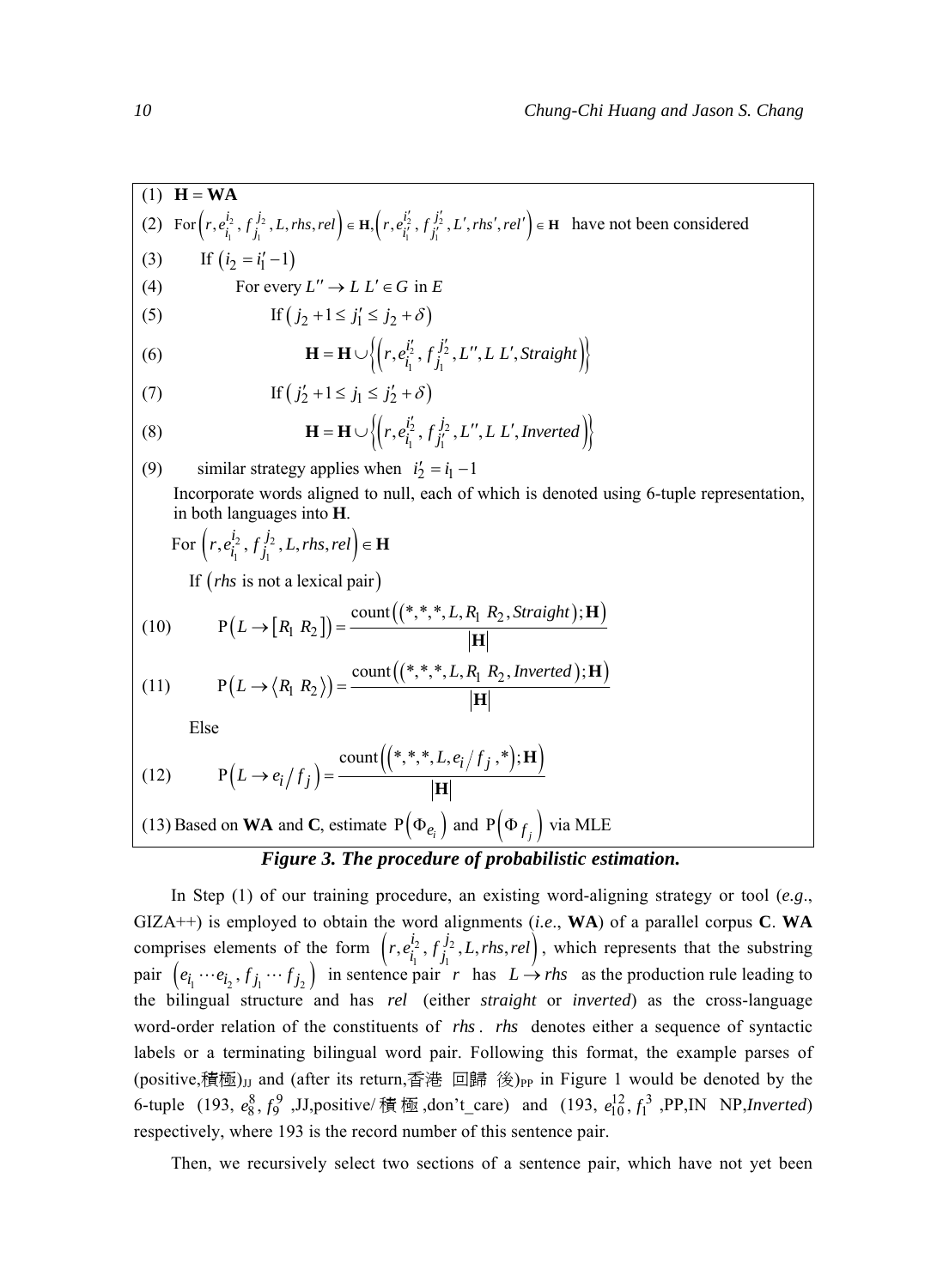paired up, from **H** (Step (2)). If the SL substring of the first section (*i.e.*,  $e_i^{\dot{l}_2}$ ) that of the second (*i.e.*,  $e_{i_1}^{i_2}$ ) on the right (Step (3)), based on word alignment  $e_{i_1}^{i_2}$ ) is adjacent to *i*  $e^{i_2^t}_{i_1^t}$ ) on the right (Step (3)), based on word alignment result (Step (5) and Step(7)), a new straight-ordered (Step (6)) or inverted-ordered (Step (8)) section representing these two will be added into **H**. Specifically, once the SL substrings are related to some possible binary SL CFG rules, the right-hand-side constituents of these rules will be associated with an orientation on the TL end based on word alignment links. Since our model is a synchronous bilingual parsing one, *without* a monolingual parse tree, it enumerates all possible syntactic symbols to derive *L* and *L'* in Step (4). Note that, in Steps (5) and (7),  $\delta$ , a small positive integer, is utilized to tolerate aligning errors introduced by the automatic word aligner or explicitness issue  $\frac{1}{2}$  during translation from one language to another, when determining cross-language straight/inverted word order phenomenon.

From Step (10) to Step (12), in which |**W**| stands for the number of entries in set **W** and count( $p$ ;**Q**) for the frequency of  $p$  in set **Q**, we estimate probabilities of bITG rules via Maximum Likelihood Estimation. In our model, the probabilities of lexical translation rules (*e.g*., JJ→positive/積極) and binary bITG rules (*e.g*., VP→[VP NP]) are estimated from the same source (*i.e*., **H**). Alternative probabilistic estimation of these two kinds of rules can be adopted. For example, the probabilities of lexical translation rules can be derived from pure word alignment set **WA** while those of binary bITG rules can be derived from set **H** without word-level alignment links. We employ the former estimation approach and, in experiments, it yields satisfying results (see Section 4), suggesting word-order tendencies of the two languages are properly modeled.

Finally, fertility probabilities related to words in both languages are also calculated (Step  $(13)$ ).

# **4. Experiments**

In experiments, we trained our model on a large English-Chinese parallel corpus. We examined word alignments produced by our bITG model using the evaluation metrics proposed by Och and Ney (2000). For comparison, we also trained GIZA++, a state-of-the-art word-aligning system, on the same parallel corpus.

# **4.1 Training Proposed Model**

We used the news portion of Hong Kong Parallel Text<sup>2</sup> (HKPT) distributed by Linguistic Data Consortium as our sentence-aligned corpus **C,** which consisted of 739,919 English-Chinese

<sup>&</sup>lt;sup>1</sup> Some translations may be omitted for conciseness, or some of the function words in one language may have no counterparts in another.

<sup>2</sup> LDC2004T08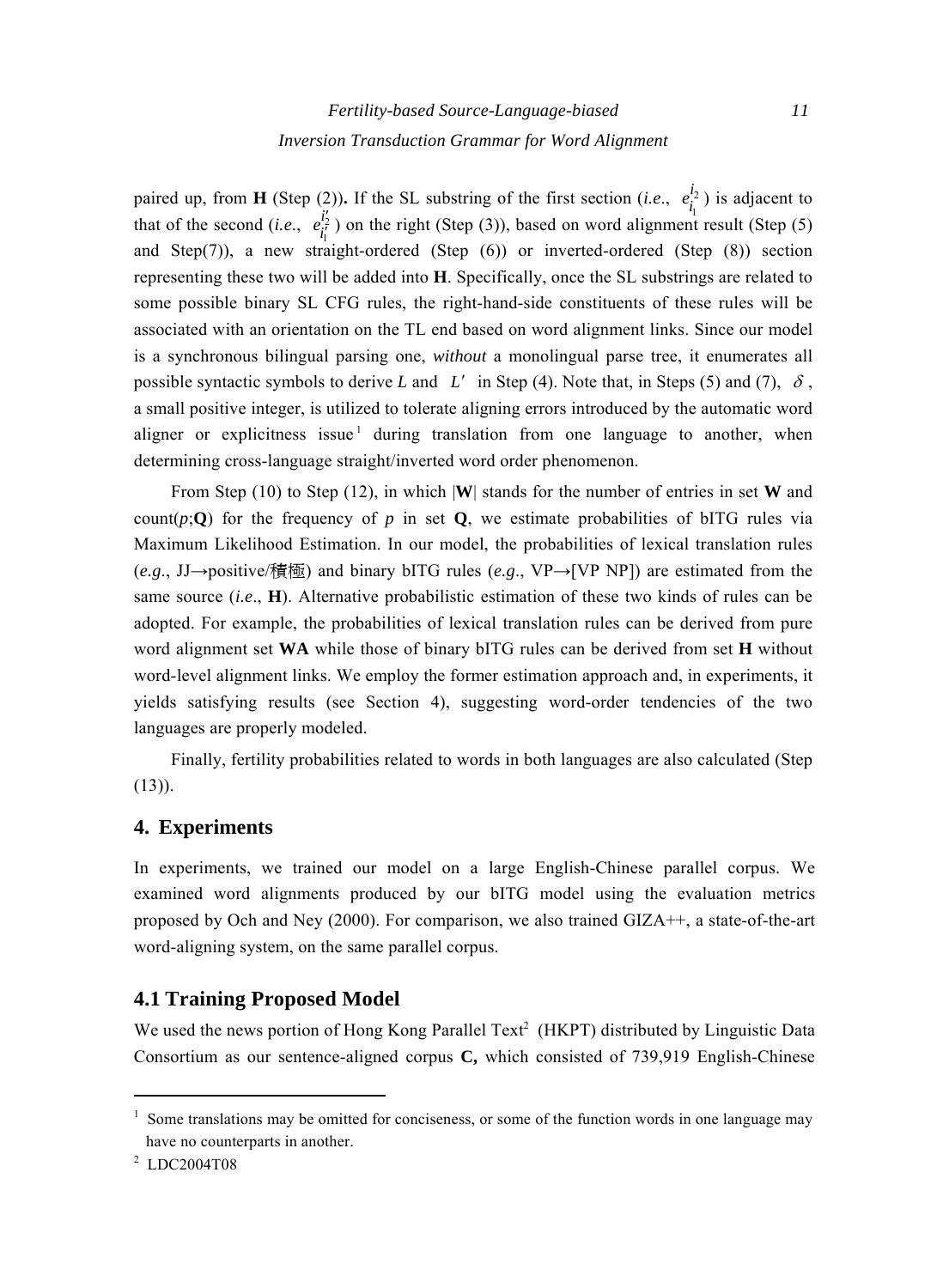sentence pairs. The average length was 24.4 words for English and 21.5 words for Chinese.

In our model, English sentences were considered to be the source while Chinese sentences were the target. SL sentences were POS tagged and TL sentences were segmented prior to word alignment. During training (as described in Section 3), we employed a GIZA++ run with default settings to obtain the word alignment set **WA** and our binary SL CFG *G* was based upon PTB section  $23<sup>3</sup>$  production rules distributed by Andrew B. Clegg.

#### **4.2 Evaluation**

To evaluate our statistical translation model, 114 sentence pairs were chosen randomly from the news portion of HKPT as our testing data set. For the sake of execution time, we only selected sentence pairs whose SL and TL length did not exceed 15. Sentence pairs satisfying such a length constraint covered approximately 40% of the sentence pairs in the news portion of HKPT and were expected to be better word aligned via GIZA++.

We examined the word-aligning performance using the metrics of alignment error rate (AER) proposed by Och and Ney (2000), in which the quality of a word alignment result **A** produced by an automatic system is evaluated by:

$$
precision = \frac{|\mathbf{A} \cap \mathbf{P}|}{|\mathbf{A}|}, \quad recall = \frac{|\mathbf{A} \cap \mathbf{S}|}{|\mathbf{S}|} \text{ and } AER(\mathbf{S}, \mathbf{P}; \mathbf{A}) = 1 - \frac{|\mathbf{A} \cap \mathbf{S}| + |\mathbf{A} \cap \mathbf{P}|}{|\mathbf{A}| + |\mathbf{S}|}. \text{ In AER, } \mathbf{S}
$$

(sure) denotes the set whose alignments are not ambiguous and **P** (possible) denotes the set consisting of alignments that might or might not exist  $(S \subset P)$ . Thus, human annotations may contain many-to-one, one-to-many, or even many-to-many word alignments. Table 1 shows the experimental results of GIZA++, the BTG model (Wu, 1997), and our fertility-based SL-biased ITG model.

|                       | P    | R    | <b>AER</b> | F    |
|-----------------------|------|------|------------|------|
| $E$ to $F$            | .891 | .385 | .459       | .537 |
| F to E                | .882 | .533 | .333       | .664 |
| Refined               | .879 | .635 | .261       | .737 |
| <b>BTG</b>            | .844 | .610 | .290       | .708 |
| bITG<br>w/o fertility | .866 | .638 | .263       | .735 |
| bITG<br>w/ fertility  | .878 | .692 | .224       | .774 |

*Table 1. Results of test data of different systems* 

 3 http://textmining.cryst.bbk.ac.uk/acl05/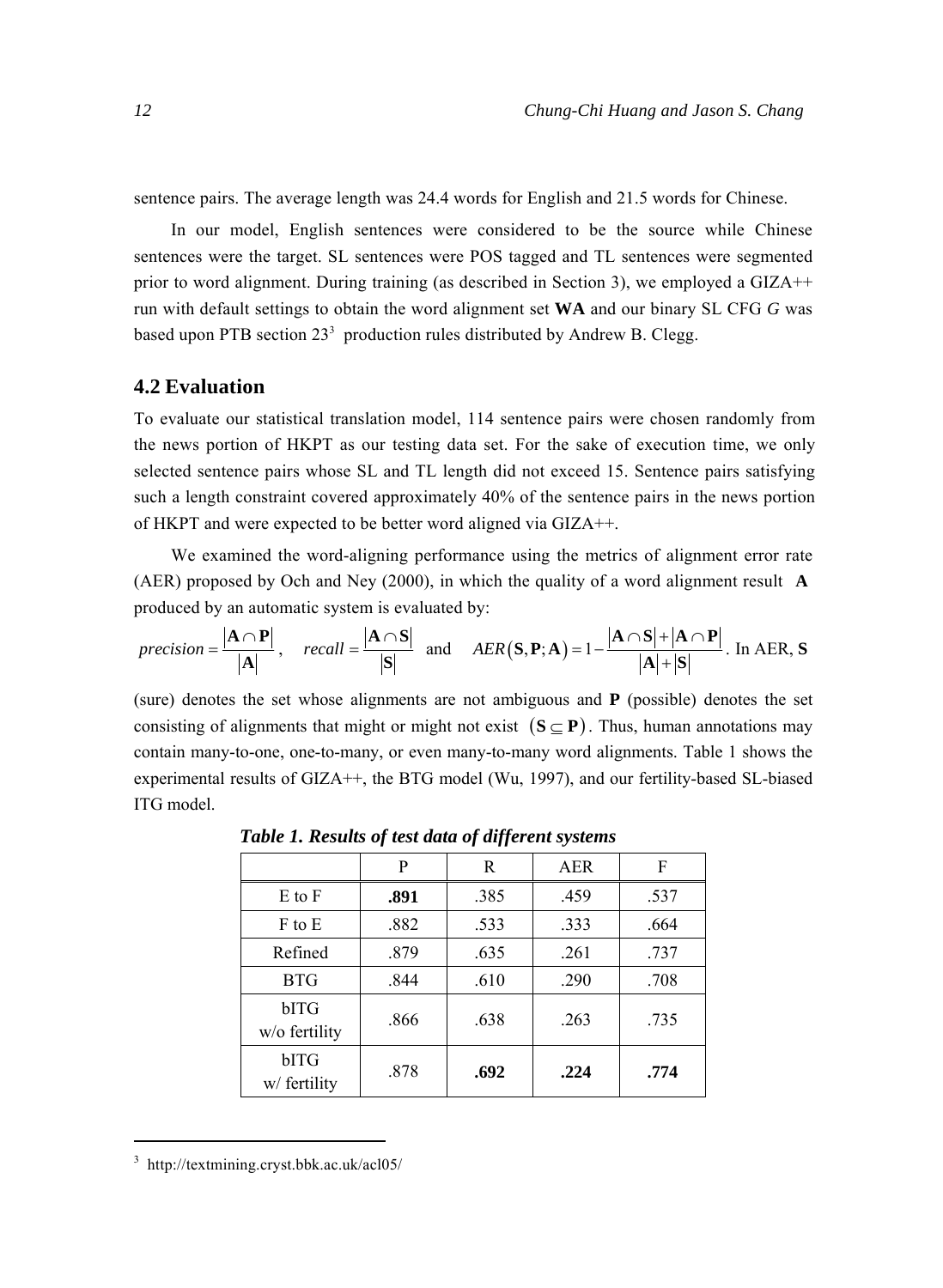In this table<sup>4</sup>, P, R, and F stand for precision, recall, and F-measure<sup>5</sup>, respectively. The performance of the E-to-F alignments (E stands for English and F for Chinese), the F-to-E alignments, and the refined alignments (proposed by Och and Ney (2000)) from both E-to-F and F-to-E directions of GIZA++ are shown in first three rows, along with that of BTG, which also trained on the word-aligning output of GIZA++. The results of our translation model *without* or *with* the capability of making many-to-one/one-to-many links are listed in the last two rows.

Compared with the BTG model that *does not* distinguish the constituent categories and makes the orientation choices merely on lexical evidence (without the information of languages' grammars), our model *without* fertility probability which allows for at most one-to-one alignment, as the BTG model does, achieved 9% reduction in the alignment error rate. This indicates that the binary SL CFG rules encoding with TL ordering preference in our model do capture the linguistic information of the languages such as word-order regularities or grammar and do impose more realistic and accurate reordering constraints on word alignment in the language pairs.

Furthermore, in comparison to the refined alignments of both word-aligning directions, our model *with* the concept of fertility (allowing for many-to-one/one-to-many links), which is quite similar to the refined approach accommodating many-to-many word mappings, increased the recall by 9% while maintaining high precision and achieved 14% alignment error reduction overall (increased F-measure by 5%).

As suggested by Table 1, it is safe to say that the proposed model yields more accurate bilingual parse trees, thus better word alignment quality, by introducing binary CFG rules of a language *(i.e., the source language)* and fertility notation of IBM models into ITG model.

## **5. Discussion**

In this section, we examine how the learnt similarities (*straight*) and differences (*inverted*) in word orders of two languages aid the word-aligning process of our model by means of the adjacency feature and cohesion constraint, mentioned in Cherry and Lin (2003). Subsequently, to evaluate the possibility of better machine translation quality by providing our model's output (*i.e*., word correspondences), we adopt the recently-proposed metric, consistent phrase error rate (CPER) by Ayan and Dorr (2006).

<sup>4</sup> **S**  $\frac{E}{E}$  is 85.56% in human-annotated test data.

<sup>&</sup>lt;sup>5</sup> Calculated using the formula  $2 \times P \times R/(P+R)$ .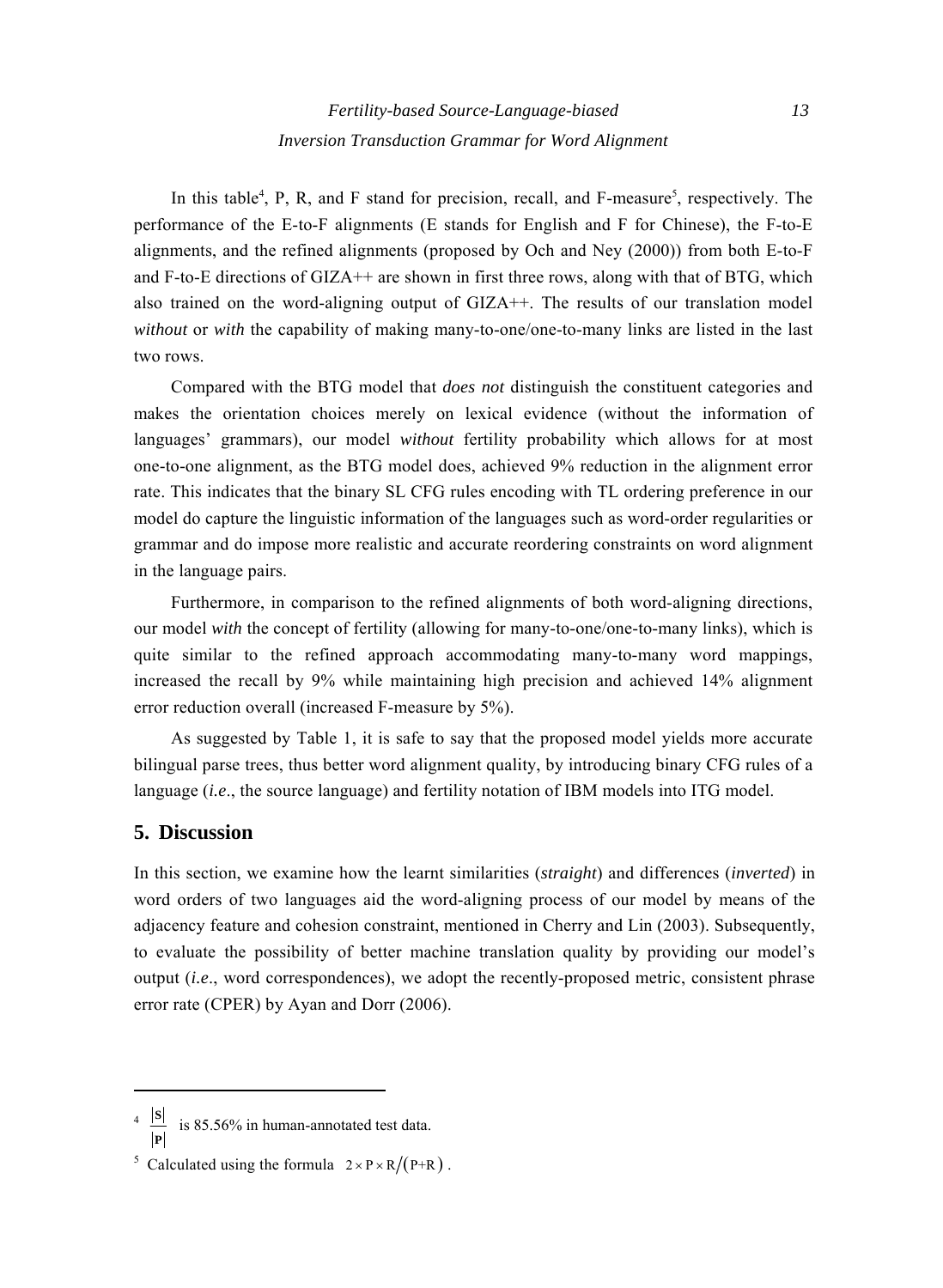#### **5.1** *Straight/Inverted* **Orientation**

Table 2 shows the accuracy of adjacent alignments made by our model, and the accuracy achieved by the refined approach is shown for comparison. If compared against the gold standard in the sure set (*i.e*., **S** in Section 4), our model with bITG rules relatively increased the accuracy by more than 3%, suggesting the similar (or straight) word orientations of the binary syntactic constituents (*e.g*., JJ and NN) in the languages are better captured in our model than in GIZA++. Note that alignments must have orders before an adjacency feature exists (see Cherry and Lin (2003)) in them. Therefore, an ordering, depending on the position of the English word in the sentence, was imposed to examine the feature.

|                      | Compared tosure<br>links | Compared to possible<br>links |
|----------------------|--------------------------|-------------------------------|
| Refined              | .835                     | .869                          |
| bITG<br>w/ fertility | .863                     | .881                          |

*Table 2. Examination of adjacent links* 

Additionally, we examined whether the inverted binary bITG rules captured the diversities of the two grammars and helped to make correct crossing (or reverse) alignment links or not. For that purpose, we first acquired the dependency relations of the source (*i.e*., English) sentences via a Stanford parser, and computed the percentage of links violating the cohesion constraint (see Cherry and Lin (2003)). The ratios of having crossing dependencies in the mapped Chinese dependency trees<sup>6</sup> are summarized in Table 3. As suggested by Table 3, our model reduced sixteen percent of the links violating the cohesion constraint (compared to the refined approach).

*Table 3. Percentage of links violating cohesion constraint* 

|                      | Percentage |  |
|----------------------|------------|--|
| Refined              | .044       |  |
| bITG<br>w/ fertility | .037       |  |

The above statistics indicate that the probabilities related to straight and inverted word orders of bITG rules in our model not only impose a more suitable alignment constraint but properly model the systematic similarities and differences in two languages' grammars.

<sup>6</sup> Chinese dependency trees are mapped from English dependency trees based on word correspondences.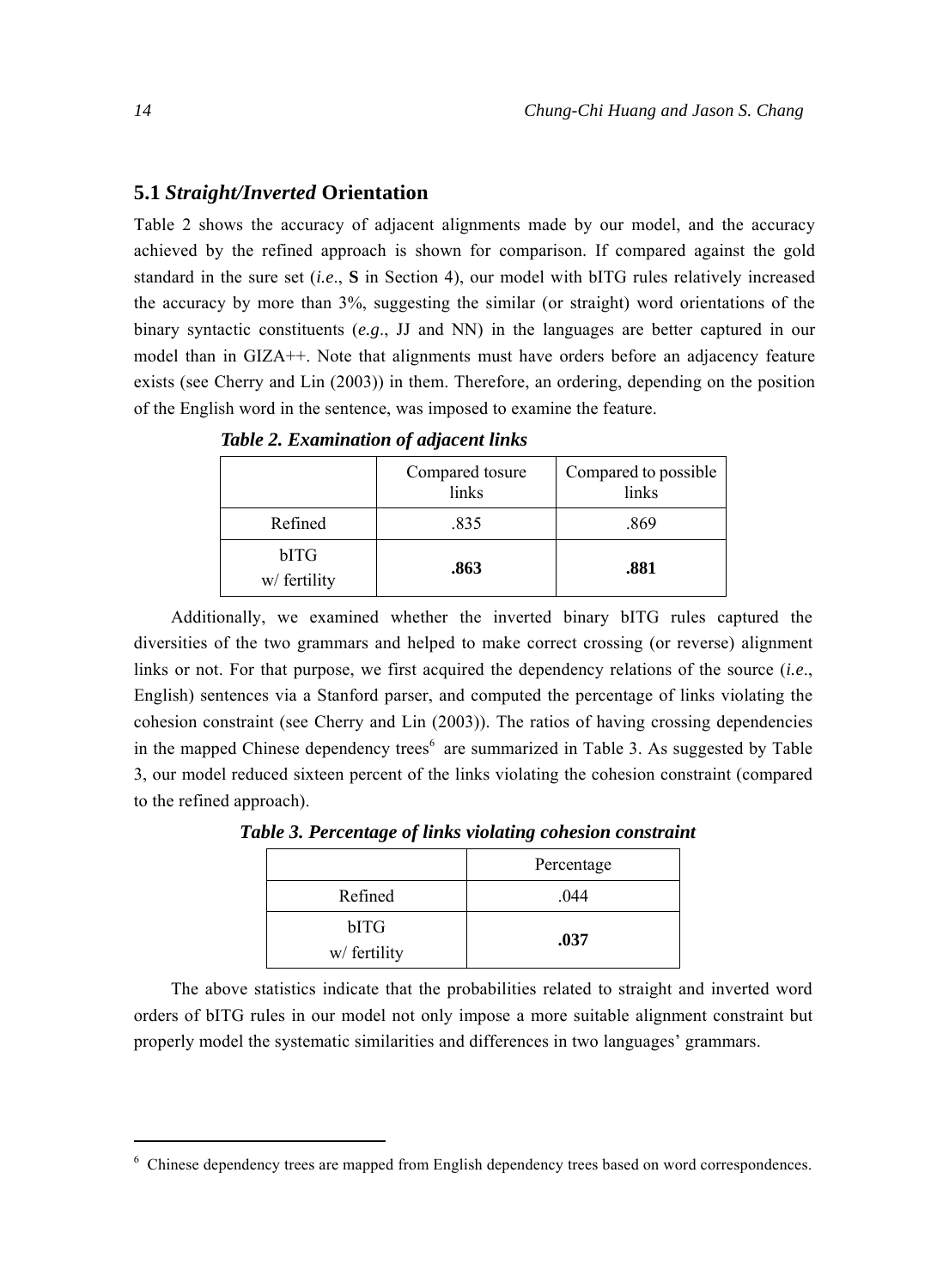## **5.2 CPER**

According to Ayan and Dorr (2006), the intrinsic evaluation metric of AER (Och and Ney, 2000) examines only the quality of word-level alignments and correlates poorly with the MT-community metric—BLEU score. As a result, we exploited consistent phrase error rate (CPER) to evaluate words alignments in the context of machine translation. CPER is reported to better correlate with translation quality (the smaller the CPER is, the better the translation quality) in that it evaluates phrase-level alignments and in that phrase-level alignments (bilingual phrase pairs) constitute the key essences of a MT system.

In Ayan and Dorr (2006), precision (P), recall (R), and CPER are computed via:

$$
P = \frac{|P_A \cap P_G|}{|P_A|}, R = \frac{|P_A \cap P_G|}{|P_G|}, \text{ and } CPER = 1 - \frac{2 \times P \times R}{P + R} \text{ where } P_A \text{ and } P_G \text{ stand for two}
$$

sets of phrases generated by an automatic alignment *A* and manual alignment *G*, respectively. In Table 4, the proposed fertility-based source-language-based ITG model yielded the lowest CPER. This indicates that MT systems, accepting our word alignment output, are more likely to lead to better translation performance.

|                       | P    | R    | <b>CPER</b> |
|-----------------------|------|------|-------------|
| $E$ to $F$            | .479 | .383 | .574        |
| F to E                | .544 | .518 | .470        |
| Refined               | .573 | .606 | .411        |
| <b>BTG</b>            | .569 | .569 | .431        |
| bITG<br>w/o fertility | .598 | .597 | .402        |
| bITG<br>w/ fertility  | .624 | .626 | .375        |

*Table 4. Reports on CPER* 

#### **6. Conclusion and Future Work**

To combine the strengths of the competing models, a thought-provoking fusion of IBM-style fertility with syntax-based ITG model is described. In our model, the orientation probabilities of the binary SL-based ITG rules are automatically estimated based on a word-aligned parallel corpus and are devised to better capture structural divergences of the involved languages. The proposed bITG model with fertility reduces AER by 14% and 23%, and reduces CPER by 9% and 13% compared to GIZA++ and Wu's BTG (1997), respectively. Lower CPER suggests MT systems chained after our statistical translation model are likely to yield better translation quality. In this paper, the performance of ITG models trained on large-scale bitexts is shown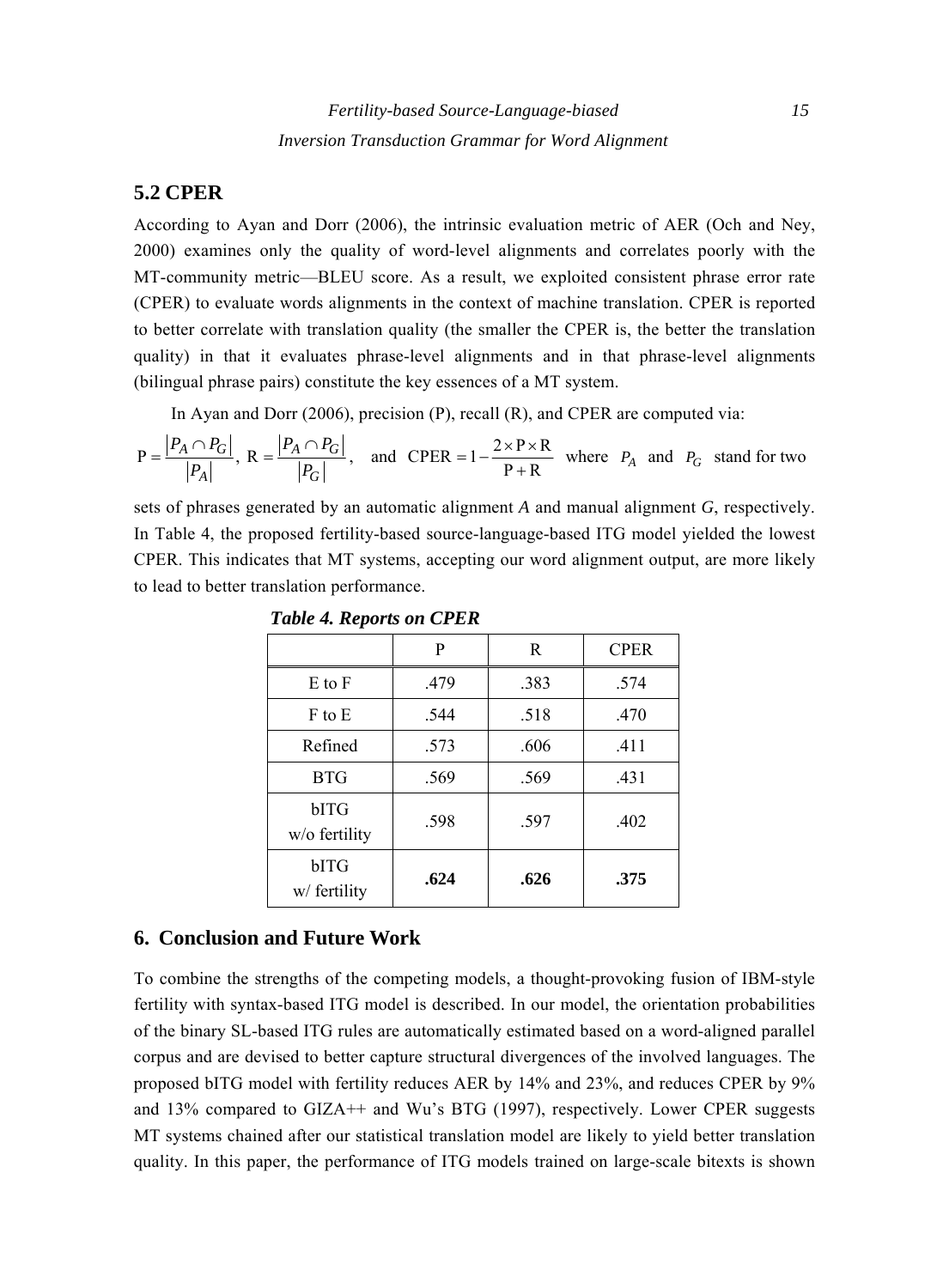for the first time with quite encouraging results.

As for future work, we would like to explore methods (*e.g*. (Brown, 1992)) for partitioning long sentences into shorter ones so that the time spent on bilingual parsing in our model can be reduced. We also like to see whether word-aligning quality can be further improved if our bITG rules are lexicalized, especially when lexical contents play an important role in determining word orders of the languages.

#### **References**

- Ayan, N. F. & Dorr, B. J. (2006). Going beyond AER: an extensive analysis of word alignments and their impact on MT. In *Proceedings of ACL-2006*, 9-16.
- Brown, P. F., Pietra, S. A. D., Pietra, V. J. D., Mercer, R. L., & Mohanty, S. (1992). Dividing and conquering long sentence in a translation system. In *Proceedings of the Workshop on Speech and Natural Language*, 267-271.
- Brown, P. F., Pietra, S. A. D., Pietra, V. J. D., & Mercer, R. L. (1993). The mathematics of statistical machine translation: parameter estimation. *Computational Linguistics*, 19(2), 263-311.
- Cherry, C. & Lin, D. (2003). A probability model to improve word alignment. In *Proceedings of the 41st Annual Meeting of the Association for Computational Linguistics*, 88-95.
- Chiang, D. (2005). A hierarchical phrase-based model for statistical machine translation. In *Proceedings of the 43rd Annual Meeting of the Association for Computational Linguistics*, 263-270.
- Clegg, A. B. & Shepherd, A. (2005). Evaluating and integrating Treebank parsers on a biomedical corpus. In *Association for Computational Linguistics Workshop on software 2005*.
- Galley, M., Hopkins, M., Knight, K., & Marcu, D. (2004). What's in a translation rule? In *Proceedings of HLT/NAACL-2004*, 273-280*.*
- Galley, M., Graehl, J., Knight, K., Marcu, D., DeNeefe, S., Wang, W. et al. (2006). Scable inference and training of context-rich syntactic translation models. In *Proceedings of the 44th Annual Conference of the Association for Computational Linguistics*, 961-968.
- Gildea, D. (2004). Dependencies vs. constituents for tree-based alignment. In *Proceedings of the EMNLP*, 214-221.
- Liu, Y., Liu, Q., & Lin, S. (2006). Tree-to-string alignment template for statistical machine translation. In *Proceedings of the 44th Annual Conference of the Association for Computational Linguistics*, 609-616.
- Och, F. J. & Ney, H. (2000). Improved statistical alignment models. In *Proceedings of the 38th Annual Conference of ACL-2000*, 440-447.
- Och, F. J. & Ney, H. (2004). The alignment template approach to statistical machine translation. *Computational Linguistics*, 30(4), 417-449.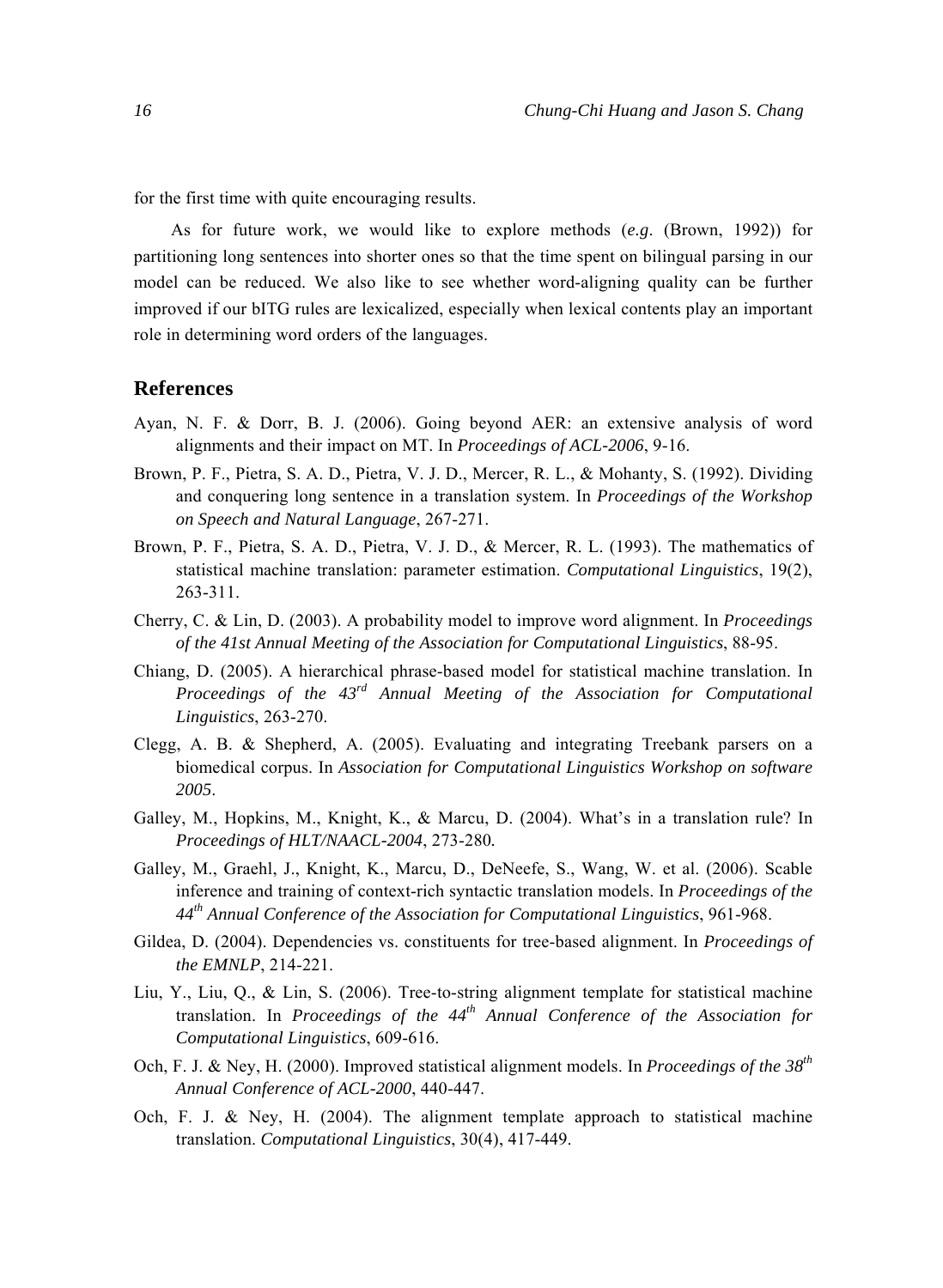- Toutanova, K., Ilhan, H. T., & Manning, C. D. (2002). Extentions to HMM-based statistical word alignment models. In P*roceedings of the Conference on Empirical Methods in Natural Processing Language*, 87-94.
- Vogel, S., Ney, H., & Tillmann, C. (1996). HMM-based word alignment in statistical translation. In *Proceedings of the 16th conference on Computational linguistics*, 836-841.
- Wu, D. (1997). Stochastic inversion transduction grammars and bilingual parsing of parallel corpora. *Computational Linguistics*, 23(3), 377-403.
- Yamada, K. & Knight, K. (2001). A syntax-based statistical translation model. In *Proceedings of the 39th Annual Conference of ACL-2001*, 523-530.
- Zens, R. & Ney, H. (2003). A comparative study on reordering constraints in statistical machine translation. In *Proceedings of the Annual Meeting of the Association for Computational Linguistics*, 144-151.
- Zhang, H. & Gildea, D. (2004). Syntax-based alignment: supervised or unsupervised? In P*roceedings of the 20th International Conference on Computational Linguistics,*  418-424.
- Zhang, H. & Gildea, D. (2005). Stochastic lexicalized inversion transduction grammar for alignment. In *Proceedings of the 43rd Annual Meeting of the ACL*, 475-482.
- Zhang, H., Huang, L., Gildea, D., & Knight, K. (2006). Synchronous binarization for machine translation. In *Proceedings of the NAACL-HLT*, 256-263*.*